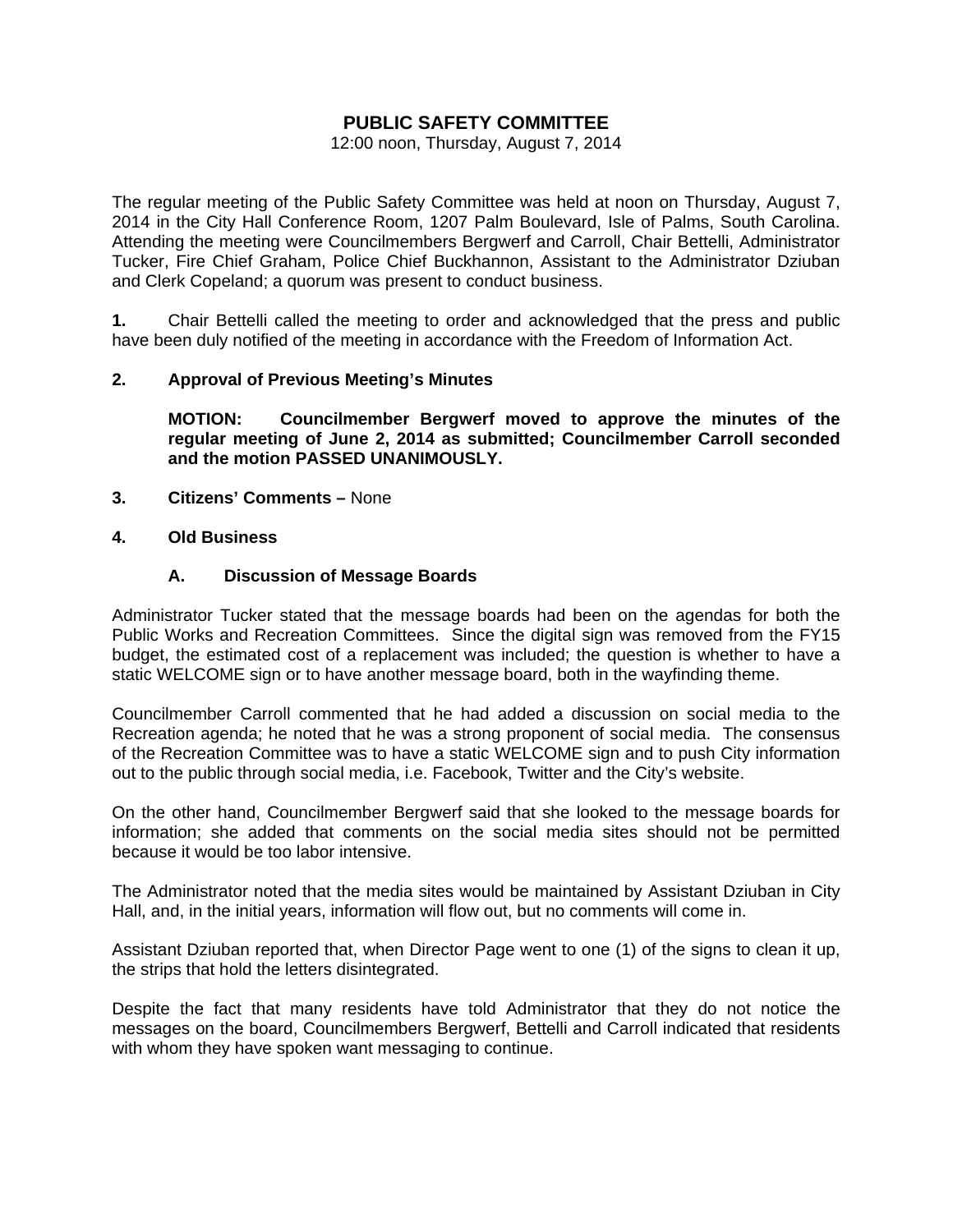## **B. Update on Ticket Writers – CSDC Systems**

Administrator Tucker acknowledged the presence of David Stokes, the JEMS Technical Manager. The Administrator then recalled that the City first purchased the JEMS court system that is functional and operates well; the second purchase was to be the ticket writers that would marry up to the court system, but the vendor has yet to provide them. Also at issue is the fact that the City paid for the ticket writers in 2013, expecting delivery immediately.

Mr. Stokes appeared very apologetic as he explained the problems at CSDC that have created the situation with the City. The software purchased by the City is referred to as Mobile JEMS 6; over a year ago, the persons developing that software left the company with the project incomplete. Sales representatives for CSDC were not aware of the fact that Mobile JEMS 6 was not ready and sold it before it was developed; the City of Isle of Palms was one (1) of those purchasers. The company has been working very hard to complete the project; as of today, the software has been delivered and tested and it works.

Chief Buckhannon reported that the software has been installed at City Hall and in Captain Usry's office and was tested yesterday; the scanners are being installed on laptops. The Chief noted that he has asked CSDC for their assistance with the scanners; he also explained that the Police Department has not scheduled training because personnel have been too busy to take time for it. According to the Chief, the software will be loaded onto the laptops once the scanners have been installed.

Administrator Tucker told Mr. Stokes that, if he finds himself in this situation in the future, he should refund the money to the customer and hope to have the product available in the very near future. The Administrator added that the City could have been earning interest on those funds and that she will be looking for a check from CSDC for the interest lost.

#### **5. New Business**

## **A. Consideration of 4-way Stop at Waterway Boulevard and 25th Avenue**

Chair Bettelli asked Chief Buckhannon what the City had to do to have SCDOT to put a fourway stop at Waterway Boulevard and 25<sup>th</sup> Avenue as requested by a resident.

Chief Buckhannon explained that first a letter had to be written to the state with the request; they will, in turn, pull the accident history and study the traffic volume to determine whether the action is needed. The Chief informed the Committee that, according to Police records, no accidents have been reported at 25<sup>th</sup> Avenue and Waterway Boulevard, and the only complaints he has received are about bikers. He added that 25<sup>th</sup> Avenue is the only through street on Waterway Boulevard.

Responding to Councilmember Carroll's question, the Administrator reported that the City has only received this one (1) request for a four-way stop at that location.

Councilmember Bergwerf commented that the City will not be charged by SCDOT to review the spot; she saw no reason not to make the request.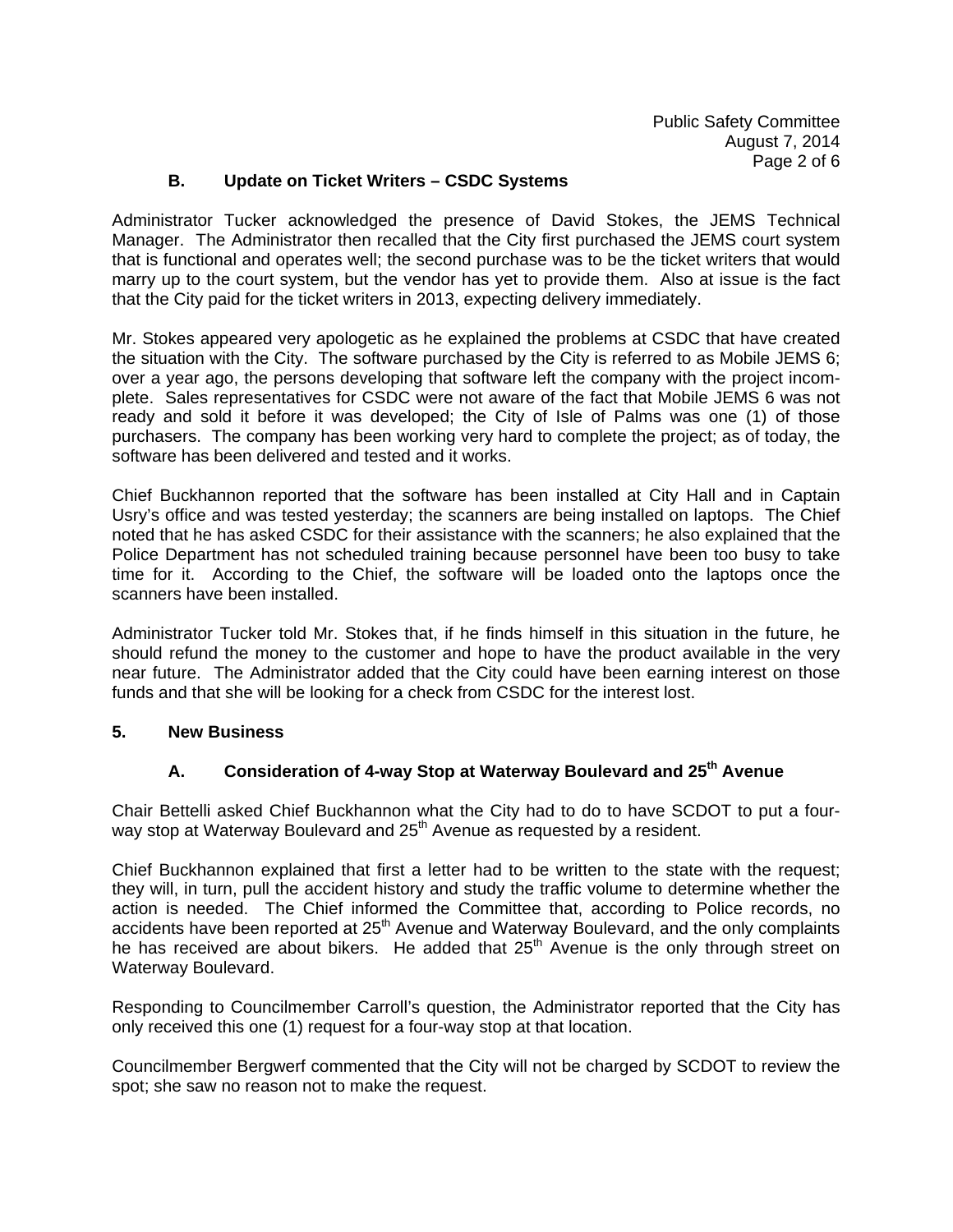Since the City has only received one (1) request, Chair Bettelli recommended that the intersection be monitored for problems.

#### **B. Discussion of Animal Control Ordinance Amendment Relative to Tethering of Animals and Limiting the Number of Dogs**

The Administrator stated that many municipalities have laws about the tethering of animals and/or limiting the number of dogs per household; she recalled from the previous meeting that the Police Department could address problems of tethering under the provision in the City code entitled "Ill Treatment of Animals." The Administrator asked whether the Committee was interested in additional laws directly addressing these issues.

Chair Bettelli said that he has received complaints about dogs, but they have been about barking dogs.

Councilmember Bergwerf agreed that the dog complaints are about the noise from barking, not the number of dogs.

Administrator Tucker advised the resident to call the Police Department to get the issue on record.

The consensus of the Committee was that no ordinance changes were needed.

## **C. Discussion of Fishing from the Beach**

Referring to an email sent to the City and to Councilmembers, the Administrator commented that people are passionate on both sides, and this individual is very passionate against fishing from the beach. Additionally, Administrator Tucker stated that she could not find an ordinance relative to regulating fishing from the beach or prohibiting fishing for shark from the beach. The island does have a designated swimming area, the County Park, that people fishing normally stay away from.

Councilmember Bergwerf remarked that the people fishing are typically on the beach early in the day, not in the heat of the day.

Chair Bettelli stated that the City cannot make the beach exclusive to swimmers.

The Committee members agreed that they had not seen any chumming and that no action needed to be taken on this matter.

## **D. Contracts in Excess of \$10,000**

 **1. Award of a contract to Safe Industries for the budgeted purchase of SCBAs with spare cylinders in the amount of \$48,395.11, state contract pricing**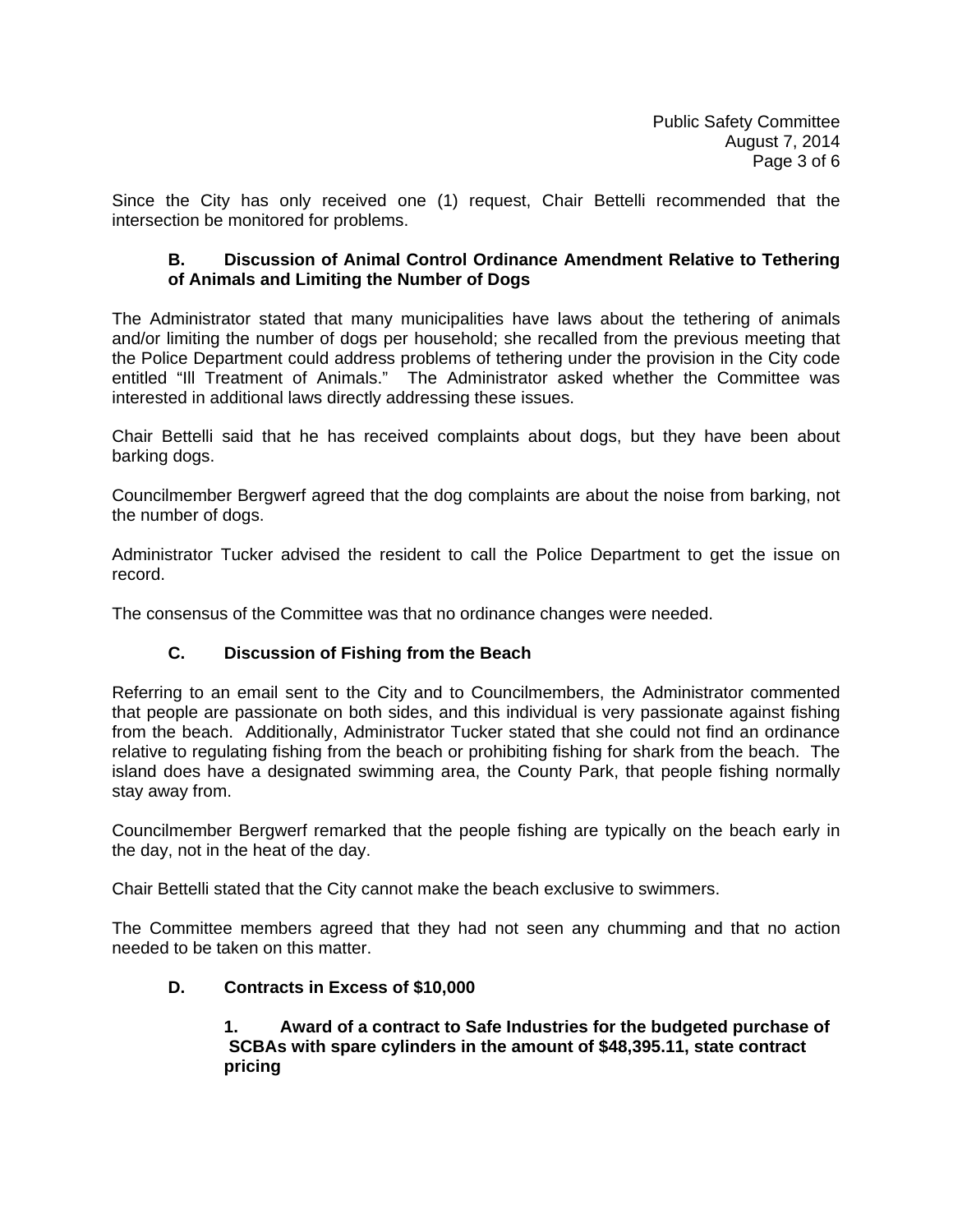**MOTION: Chair Bettelli moved to approve the contract award to Safe Industries as detailed above; Councilmember Bergwerf seconded and the motion PASSED UNANIMOUSLY.** 

 **2. Award of a contract to Vic Bailey Ford, Inc. for the budgeted purchase of 1 Ford Police Interceptor SUV in the amount of \$26,484, state contract pricing** 

 **MOTION: Chair Bettelli moved to award a contract to Vic Bailey in the amount of \$26,848 as detailed above; Councilmember Bergwerf seconded and the motion PASSED UNANIMOUSLY.** 

 **3. Award of a contract to Vic Bailey Ford, Inc. for the budgeted purchase of 1 Ford Police Interceptor SUV in the amount of \$26,412, state contract pricing** 

#### **MOTION: Chair Bettelli moved to award a contract to Vic Bailey Ford, Inc. in the amount of \$26,412 as stated above; Councilmember Bergwerf seconded.**

Councilmember Carroll asked for clarification on the difference in pricing; Chief Buckhannon stated that one (1) vehicle is marked and the second is unmarked.

## **VOTE: The motion PASSED UNANIMOUSLY.**

## **6. Highlights of Departmental Reports**

#### Fire Department – Chief Graham

In the month of June, Fire Department personnel reported to a hazardous spill at the marina, people stranded on a sandbar and a vehicle fire on Palm Boulevard. Personnel responded to total of one hundred forty-seven (147) calls; forty-five (45) of the calls were for EMS. Thirteen (13) fire inspections were performed in June. There were no significant vehicle maintenance items in the month, and the Department received a wide variety of recognition from the public.

The month of July started with personnel responding to two (2) kayakers in distress at Bull's Bay; around the middle of the month, personnel responded to a jet ski stranded on a sand bar in a lightning storm. A true sign that summer has arrived is the increase in the number of stings from stingrays; five (5) were treated in one (1) day. In July, Fire Department personnel responded to one hundred eighty-four (184) total calls with seventy-two (72) of them being EMS calls. When available, Charleston County EMS is on the island for weekends. Chief Graham observed that the call volume was up and the calls have been more serious. JT Hall has been certified to be an instructor. The rescue truck's springs were replaced in July for approximately twenty-nine hundred dollars (\$2,900); another costly repair was replacing the motor for an electronic valve at over one thousand dollars (\$1,000).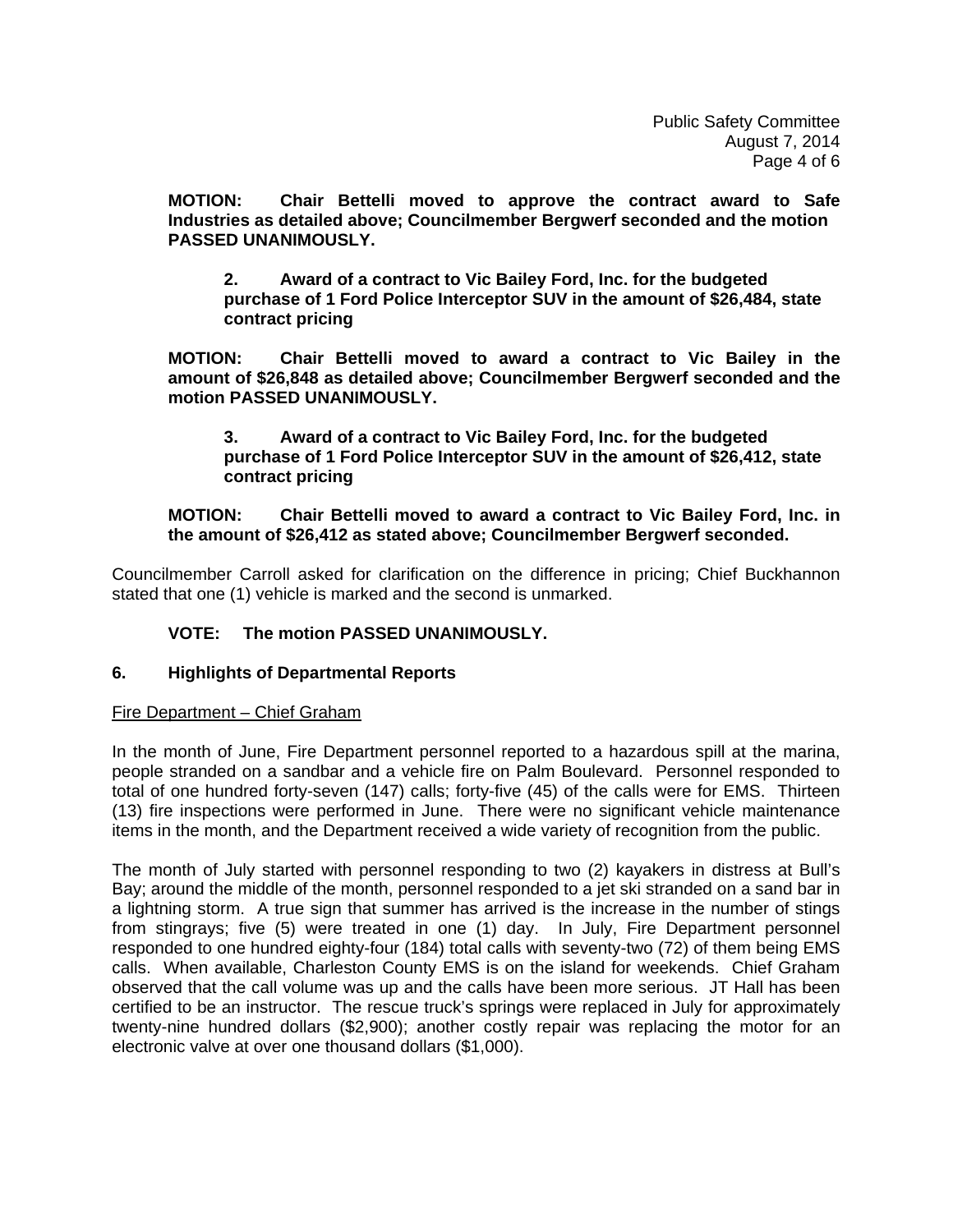#### Police Department – Chief Buckhannon

Chief Buckhannon reported that the island has seen quite a few thefts of golf carts; police think that juveniles are responsible. Several larcenies on the beach where the person looks for key fobs, finds the vehicles and steals valuables from them; assisted by the new surveillance cameras, officers have a person of interest.

Administrator Tucker reported that other beaches are experiencing the same problem.

One (1) interesting theft was the lifeguard chair from the County Park.

The Administrator stated that the expanded camera system surveys traffic coming from all four (4) directions at the intersection of Palm Boulevard and  $14<sup>th</sup>$  Avenue. The Chief added that officers can now see the traffic patterns.

The second "Coffee with a Cop" was held at Hudson's Market in the Villages at Wild Dunes; forty to fifty (40-50) residents attended, making this the most successful event to-date; the next meeting will be held in mid- to late August or early September.

In the month of July, a total of six thousand two hundred and three (6,203) calls were received; four thousand nine hundred forty-eight (4,948) were for the Police Department; calls were up forty percent (40%) from the same month in 2013.

Answering the Administrator's question, Chief Buckhannon stated that total calls are both calls to the Consolidated Dispatch Center and to 886-6522.

The Chief reported that burglaries were down thirty percent (30%) year-to-date compared to the same period in 2013.

Officers made six hundred ten (610) traffic stops in July and issued one hundred forty-nine (149) citations. In addition, officers wrote one hundred ninety-one (191) reports and made seventytwo (72) arrests with forty (40) arrests attributable to alcohol offenses.

In July officers responded to seventeen (17) noise violations, with one (1) citation being written, and issued three (3) citations for fireworks.

#### **7. Miscellaneous Business**

# **A. TST Plan for 2nd and 3rd Avenues in the 2014 Road Resurfacing Program**

Administrator Tucker reported that  $2^{nd}$  and  $3^{rd}$  Avenues are to be resurfaced in 2014.

## **B. Discussion of golf cart crossing at 25th Avenue**

The Administrator reported that this agenda item was added based on a call to City Hall; she commented that the caller must have seen such crossings in private communities and not on SCDOT roads.